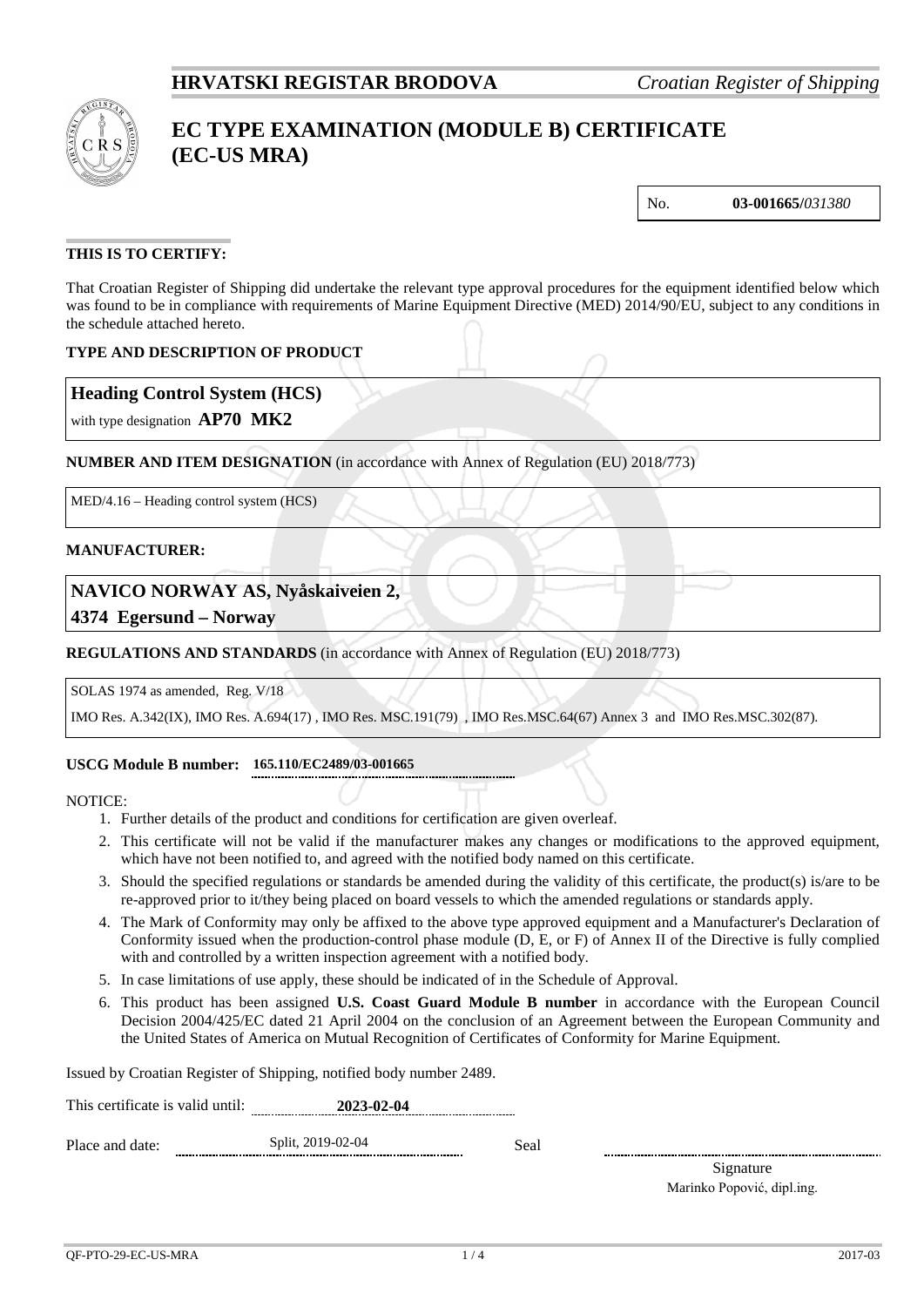## **THE SCHEDULE OF APPROVAL**

### **1. PRODUCT DESCRIPTION**

*AP70 MK2 Heading control system consists of the following components:*

|                  | Item name               | Description                                      | SW ver. | Location  |
|------------------|-------------------------|--------------------------------------------------|---------|-----------|
| $\mathcal{I}$ .  | Operator unit:          |                                                  |         |           |
|                  | $AP70$ MK2              | Control Unit                                     | 1.0.0.x | Exposed   |
| 2.               | Remote operator units:  |                                                  |         |           |
|                  | OS80 (optional)         | Non follow up quick stick lever                  | 1.3.xx  | Exposed   |
|                  | FU80 (optional)         | Follow up lever                                  | 1.3.xx  | Exposed   |
|                  | NF80 (optional)         | Non follow up lever                              | 1.3.xx  | Exposed   |
|                  | R3000X (optional)       | Portable remote control                          | NA      | Portable  |
|                  | JS10 (optional)         | Non follow up lever                              | NA      | Protected |
|                  | S35 (optional)          | Non follow up lever                              | NA      | Exposed   |
|                  | S9 (optional)           | Non follow up lever                              | NA      | Exposed   |
| $\mathfrak{Z}$ . | Computers:              |                                                  |         |           |
|                  | AC80A or                | With AD80 and SI80 board                         | 1.3.xx  | Protected |
|                  | $AC80S$ or              | With SD80 and SI80 board                         | 1.3.xx  | Protected |
|                  | AC85 and with max $5**$ | With SI80 and optional boards *                  | 1.3.xx  | Protected |
|                  | optional computers of   |                                                  |         |           |
|                  | any combination below   |                                                  |         |           |
|                  | AC80A                   | With AD80 and SI80 board                         | 1.3.xx  | Protected |
|                  | AC80S                   | With SD80 and SI board                           | 1.3.xx  | Protected |
|                  | AD80                    | With AD80 board                                  | 1.3 xx  | Protected |
|                  | SD80                    | With SD80 board                                  | 1.3.xx  | Protected |
|                  | SG05 PRO<br>***         | Network gateway (Simnet/CAN for steering system) | 1.3.xx  | Protected |
|                  | AC85                    | With SI80 and optional boards*                   | 1.3.xx  | Protected |
| $\overline{4}$ . | Interface units:        |                                                  |         |           |
|                  | CZone                   | Network interface (Simnet)                       | 2.x     | Protected |
|                  | <i>SI80</i>             | With SI80 interface board (serial)               | 1.3.xx  | Protected |

 *NOTE \* - AC85 may have any combination of optional boards – AD80 (max 3) / SD80 (max 3) / AC70 (max2), NOTE \*\* - Max 2 if SG05 PRO is installed, NOTE\*\*\* - Max 1.*

#### **2. APPLICATION/LIMITATION OF USE**

*HCS AP70MK2 is tested for compliance with BAM requirements – IMO Res.MSC.302(87). System is to be installed in a protected environment.*

#### **3. DESIGN DRAWINGS AND SPECIFICATIONS**

*AP70 MK2 – System Block Diagram , item number-AP70MK2-SYS-001; AP70MK2 – Concept Freeze, item number-AP70MK2-MEC-001; AP70 MK2 – Operator Manual, item number - 988-10198-004; AP70 MK2 – Installation Manual, item number - 988-10197-004; FU80, NF80, QS80 – User Guide, item number - 988-10199-004; RF70N Rudder Feedback – Instruction, item number - 988-10617-001; Simrad GI51 Gyro Interface – Manual, item number - 20221594/Cb; Simrad Precision-9 Compass, item number – 985-11190-001.*

#### **4. TYPE TEST RECORDS/LABORATORY RECOGNITION STATUS**

*Environmental testing – IEC 60945(2002) including Corrigendum 1(2008); Serial interface testing – IEC 61162-1(2016) & IEC 61162-2 (1998); NMEA 2000 standard – IEC61162-3(2008); Presentation of navigation information – IEC 62288 Ed.2 (2014-07); Performance testing – ISO 11674 (2006); Performance testing, Heading repeater – ISO 8728 (2014) sec. 4.3-4.5 & 6.8; CRS letter of approval – 274/TSE/VB/031380 dated 2019-02-01.*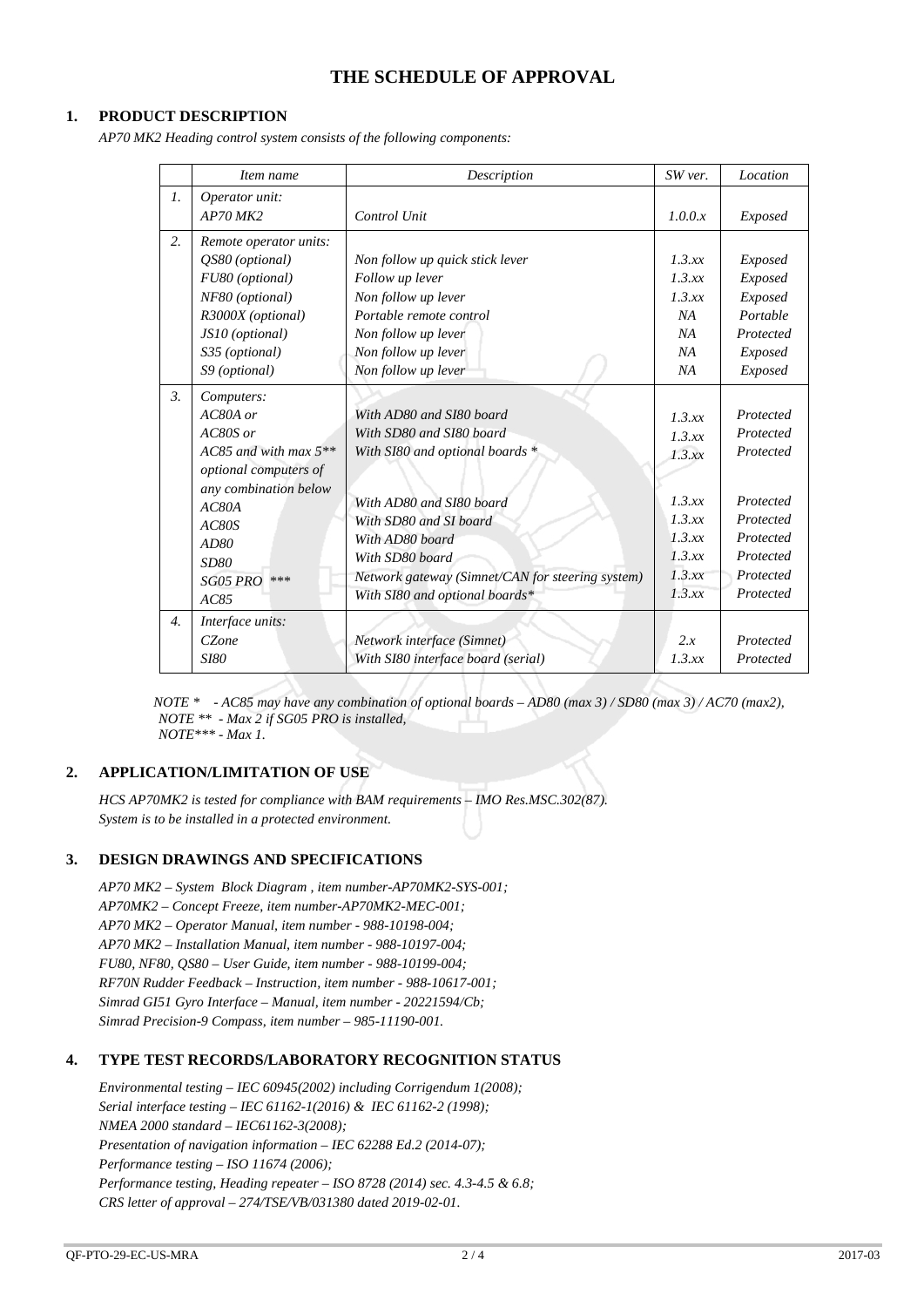### **5. MATERIALS OR COMPONENTS REQUIRED TO BE TYPE APPROVED OR TYPE TESTED**

*This approval remains valid for subsequent minor software amendments, as allowed by the SW 1.0.0.x format (x=a numeral), where written details of any such modification have been submitted to and accepted by the approvals authority.*

#### **6. OTHER MATERIALS AND/OR COMPONENT**

*There are several optional units for course detection as well as for rudder feedback as stated in product description table.*

#### **7. PRODUCTION SURVEY REQUIREMENTS**

*The HCS AP70 MK2 shall be supplied by 12 / 24VDC in accordance with Installation Manual.*

#### **8. ONBOARD INSTALLATION AND MAINTENANCE REQUIREMENTS**

*The installation on board shall be verified and tested according to Installation & Operation Manual.*

#### **9. MARKING AND IDENTIFICATION**



Subject to compliance with the conditions in this Schedule of Approval which forms part of certificate, and those of Articles 9, 10 and 15 of the Directive, the Manufacturer is allowed to affix the "Mark of Conformity" to the Product described herein.

xxxx/yy *xxxx - the number of the Notified Body undertaking surveillance module(2489 in case of CRS) yy - the last two digits of year mark affixed*

> This product has been assigned US Coast Guard Module B number **165.110/EC2489/03-001665**. In those instances where the Notified Body conducting the conformity assessment in accordance with either Module D, E or F of the Marine Equipment Directive is not CRS, such Notified Body would use the above U.S. Coast Guard Module B number to provide the manufacturer with the U.S. Coast Guard approval number by noting it on the Certificate of Conformity, thereby authorizing the manufacturer to mark the product accordingly.

#### **10. OTHER**

*OPTIONAL EQUIPMENT:*

|    | Item name                                                                                                                                 | Description                                                                                                                                                                                                                           | SW ver.                                                                          | Location                                                                                                         |
|----|-------------------------------------------------------------------------------------------------------------------------------------------|---------------------------------------------------------------------------------------------------------------------------------------------------------------------------------------------------------------------------------------|----------------------------------------------------------------------------------|------------------------------------------------------------------------------------------------------------------|
| 1. | Sensors (optional):<br>RC42N<br>CD100A<br><i>CD180</i><br><i>GI51</i><br><i>RF300</i><br>RF45X<br>RF14XU<br>RF25N<br>RF70N<br>Precision 9 | Monitor compass (not for steering)<br>Course detector<br>Course detector<br>Gyro compass interface<br>Rudder feedback unit<br>Rudder feedback unit<br>Rudder feedback unit<br>Rudder feedback unit<br>Rudder feedback unit<br>Compass | 1.3.xx<br>NA<br>1.1 xx<br>1.2 xx<br>NA<br>NA<br>NA<br>1.2 xx<br>1.2 xx<br>2.0 xx | Protected<br>Exposed<br>Protected<br>Protected<br>Exposed<br>Exposed<br>Exposed<br>Exposed<br>Exposed<br>Exposed |